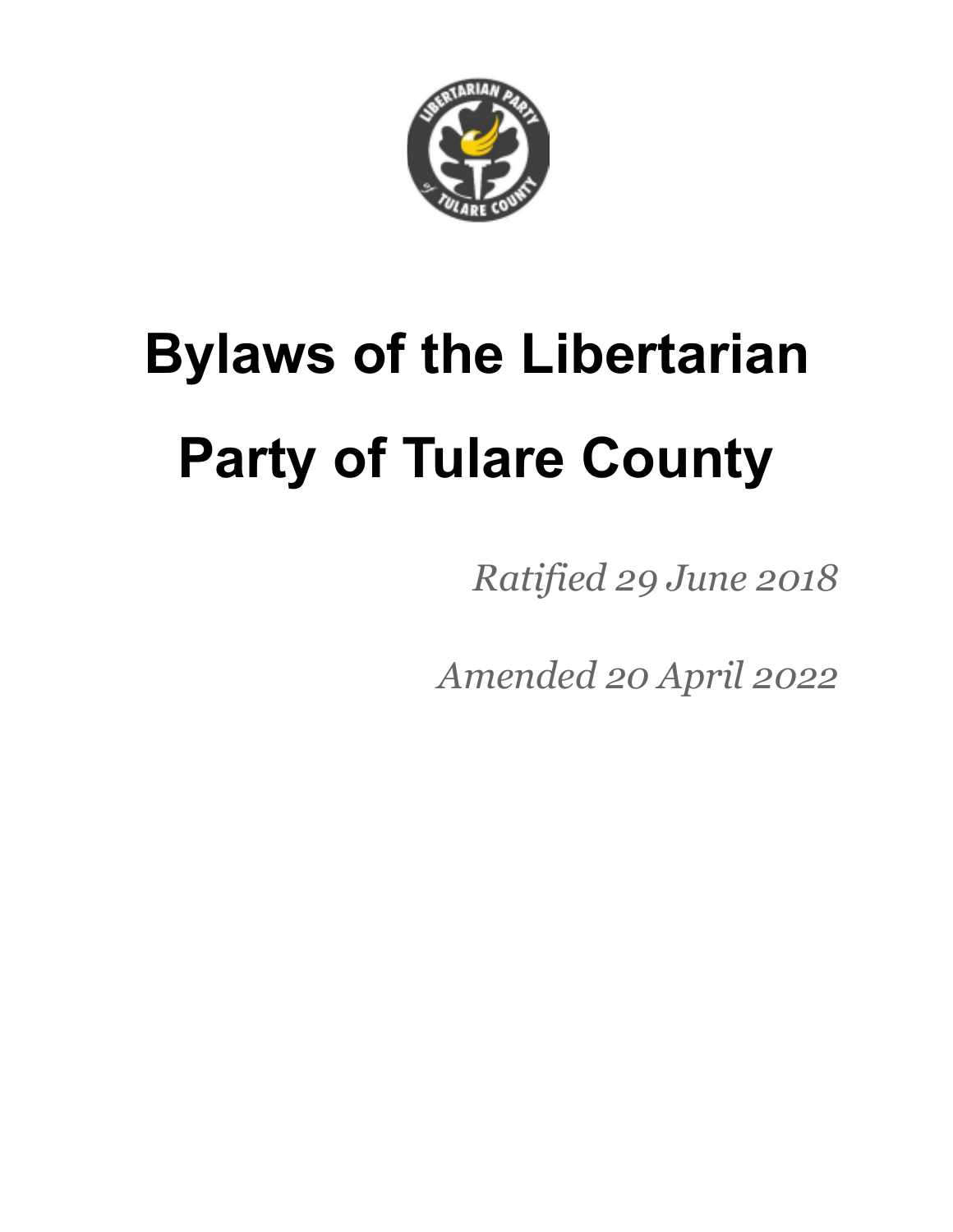## **Table of Contents**

| <b>Article I. Name</b>                      | 3  |
|---------------------------------------------|----|
| <b>Article II. Purpose</b>                  | 3  |
| <b>Article III. Membership</b>              | 3  |
| <b>Article IV. Executive Committee</b>      | 4  |
| <b>Article V. Finances and Accounting</b>   | 6  |
| <b>Article VI. Suspensions and Recalls</b>  | 7  |
| <b>Article VII. Meetings</b>                | 8  |
| <b>Article VIII. Elections</b>              | 8  |
| <b>Article IX. Endorsements</b>             | 9  |
| <b>Article X. Amendments</b>                | 9  |
| <b>Article XI. Conflicting Authority</b>    | 10 |
| <b>Article XII. Parliamentary Authority</b> | 10 |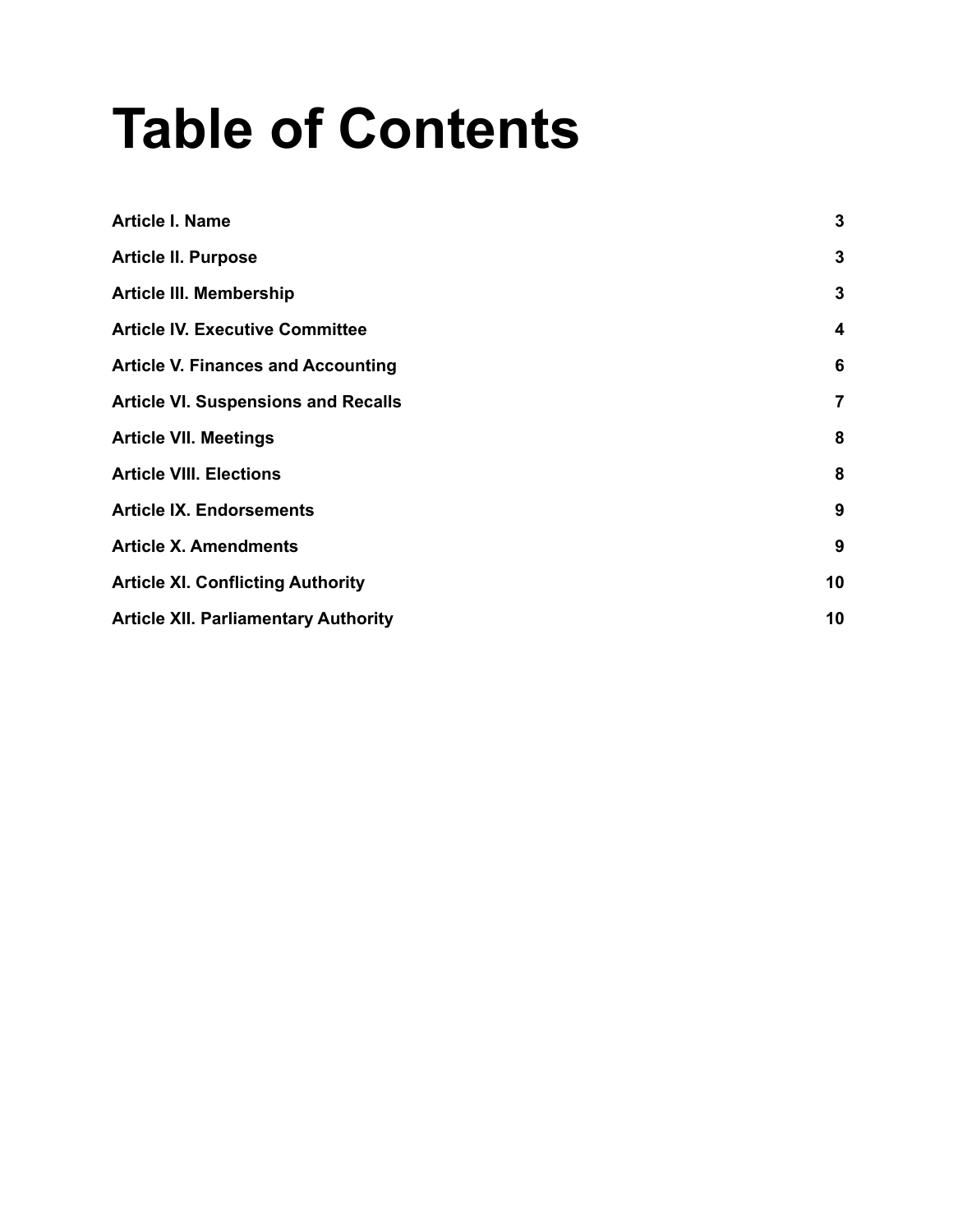## <span id="page-2-0"></span>**Article I. Name**

The name of this organization shall be "The Libertarian Party of Tulare County", referred to hereafter as the LPTC or simply "the Party". The LPTC is an affiliate of the Libertarian Party of California, hereafter referred to as "LPC" or the "State Party".

## <span id="page-2-1"></span>**Article II. Purpose**

The goal of the Party shall be to advance the cause of liberty through outreach, public discourse, and direct political action. We hold advancing the cause of liberty to mean promoting legislation and policies which are in accordance with the following principle: that one is free to govern his or her own life as one sees fit; that is to live however he or she chooses, provided that one's actions do not harm anyone else or limit another individual's freedom in any direct way. The party maintains the belief that freedom applies equally to everyone, and that the primary role of government is to protect the liberty of all individuals. Pursuant to the aforementioned goal, we seek to implement the Statement of Principles of the national Libertarian Party and the purpose and activities of the LPC within Tulare County.

As part of the LPC, the LPTC shall be the official voice of the Libertarian Party within Tulare County, and shall manage and control a share of dues paid to the party, such share to be determined by the State Party in accordance with its bylaws.

## <span id="page-2-2"></span>**Article III. Membership**

Section 1. Definitions

Registered Libertarian: A voter registered as Libertarian per the California Elections Code

Central Committee Member: The Party's Central Committee Members shall consist of those individuals who qualify as a member of a Central Committee under the Bylaws of the State Party by:

Making application, paying such dues as prescribed by the State Party Executive Committee, signing the following sentence: "I hereby certify that I do not believe in or advocate the initiation of force as a means of achieving political or social goals," and who either:

a. Reside outside Tulare County and choose to affiliate with the LP of Tulare County; or

b. Reside within Tulare County and do not choose to affiliate with any other LPC county organization.

"Central Committee Members" are referred to collectively as the "Central Committee".

Section 2. Qualifications for Office

All Party candidates for public office and the officers shall be Registered Libertarians, if eligible.

Section 3. Voting Privileges

Membership in the Central Committee confers voting privileges. Members shall be eligible to vote on all matters during meetings of the Central Committee, except where otherwise outlined. In order to vote on a given matter, a Central Committee Member must be present at the time the vote is taken.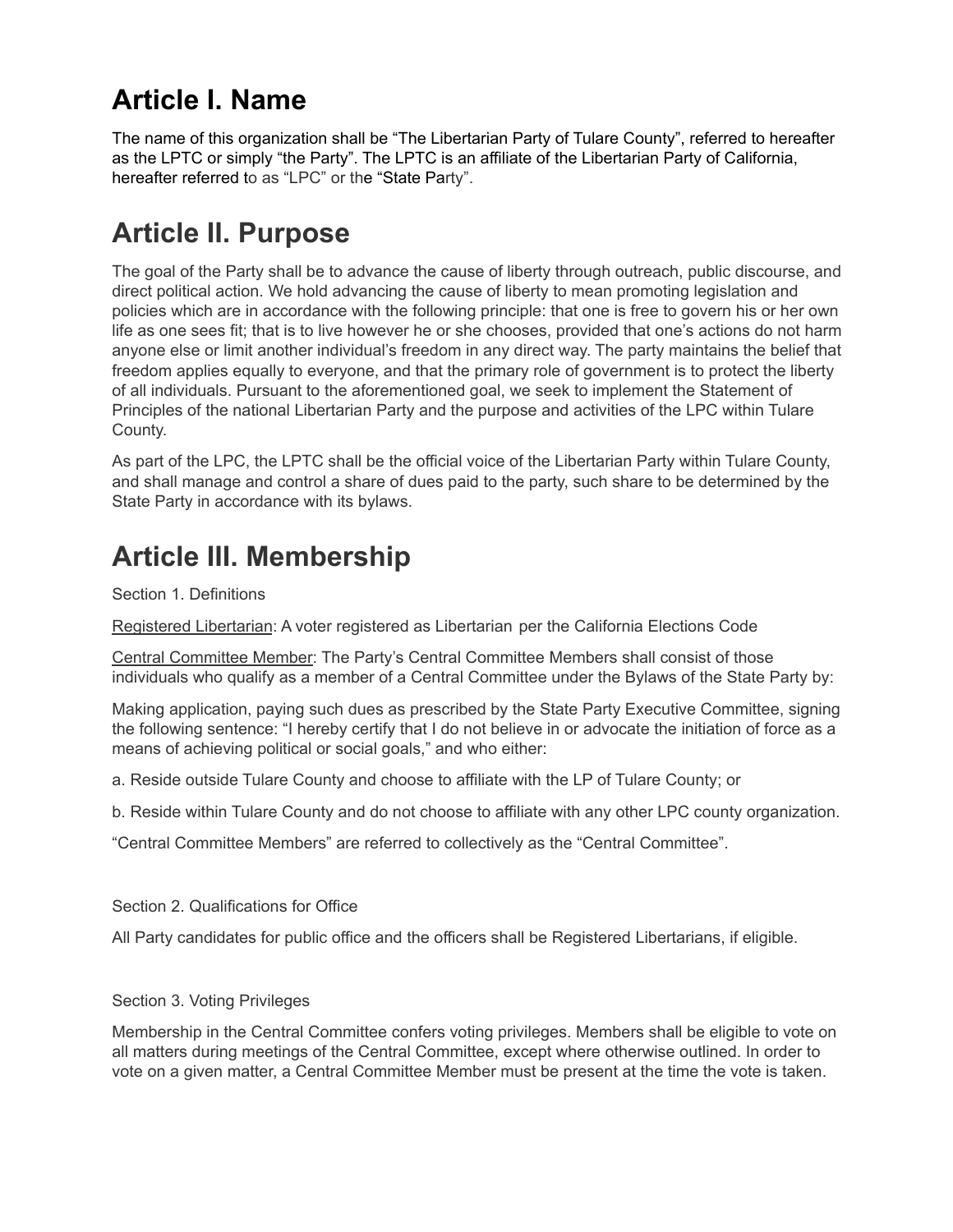Each Member present shall have one vote. Only the State Party can deprive a Member of his or her voting privileges.

To be eligible to vote in annual officer elections, one must have been a Central Committee member affiliated with LPTC for any 120 day period before the election is held.

#### Section 4. Other Privileges

A Central Committee Member shall be provided a copy of the Bylaws upon request, at cost.

#### Section 5. Membership Lists

The Party's membership list shall be provided to Libertarian candidates, campaign committees, or initiative committees, or an interested Member in conjunction with Party activities to facilitate the Party organization under the following conditions:

A. Two officers give approval to the request;

B. The requesting individual or group agrees to pay the amount for receiving the list in effect at the time of the request as established by a current Standing Rule of the Executive Committee; and

C. The requesting individual or group agrees to terms, in effect at the time of the request as established by a current Standing Rule of the Executive Committee, that are solely intended to assure that the membership list is not to be used for any other purpose, nor sold or furnished to any other group, organization, government official or agency.

#### Section 6. Suspensions

The Executive Committee shall have the exclusive power to suspend a Central Committee Member if he or she has unpaid debts over 90 days old outstanding to the State Party.

Members suspended other than for cause shall be reinstated when the offending condition(s) has (have) been resolved.

## <span id="page-3-0"></span>**Article IV. Executive Committee**

#### Section 1. Definition

The term "Executive Committee" refers to the portion of the Party's voting block that consists of the four elected officers. The Party aims to be an organization *of* the people, run *by* the people, and *for* the people in the tradition of the American founding vision. With absolutely no disregard for this aim, certain organizational responsibilities are explicitly delegated to the executive committee, which is essentially the Party's leadership team.

As it stands, the terms "Executive Committee" and "Officers" are interchangeable. Additional members (including but not limited to "At Large" positions) may be added to the Executive Committee by adding an amendment to the bylaws to do so. The addition must be approved by a two-thirds majority vote of the Central Committee.

Section 2. Officers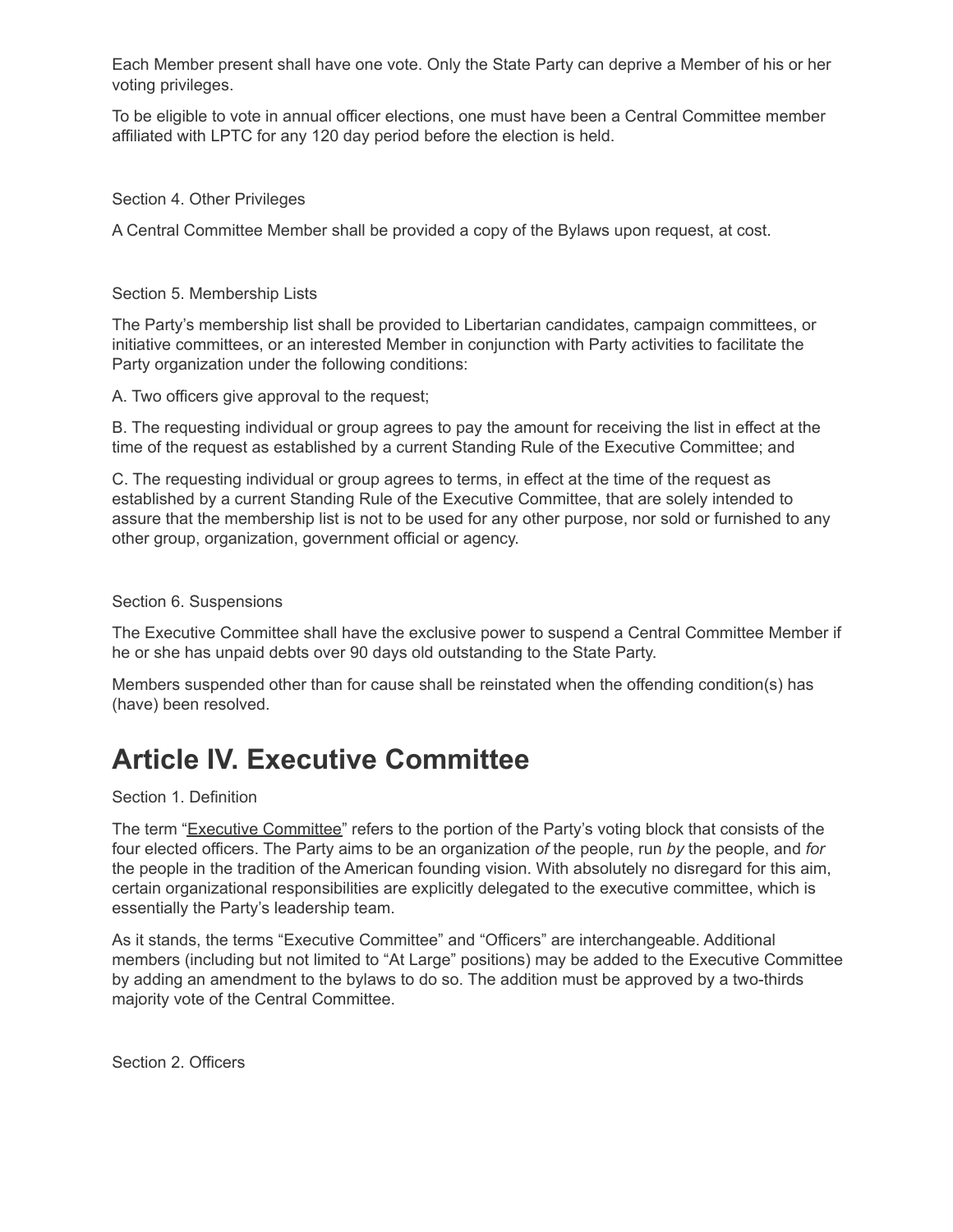The Executive Committee of the LPTC shall consist of the following officers: Chair, Vice-Chair, Secretary, and Treasurer. No individual may hold more than one office, unless there are less than 20 dues paying members or as noted under [Section 4 below.](http://www.lpsf.org/bylaws#sec.terms) Candidates for officer positions must be duly qualified voting members of the LPTC for no less than one year. However, if they have been members for less than a year, they are eligible to run, but will require a two thirds majority to be elected.

#### Section 3. Duties of Officers

The **Chair** shall preside at all meetings and functions of the party and shall have general supervision of the work of the organization. The Chair shall publish (or distribute) electronically to all members an agenda for each party meeting or similar event no later than one week preceding the event or meeting. The Chair shall be responsible for generating all meeting agendas, including any items requested for inclusion by voting members, in such a manner as to ensure that the organization meets its obligations in a timely manner and seizes opportunities which present themselves. The Chair may call meetings of the Executive Committee as described in Article VII.

The **Vice-Chair** shall perform the duties of the Chair in that person's absence, or may fill in when so requested by the Chair.

The **Secretary** shall take minutes at all meetings and similar party functions, and maintain this information in a database accessible to other officers and party members. The Secretary shall publish (or distribute) the minutes of each event or meeting electronically to all members no later than one week following the event or meeting. The Secretary will also be responsible for keeping and maintaining the Party's membership list.

The **Treasurer** shall receive and be custodian of all funds of the party and shall pay all bills. The Treasurer shall keep an account of all monies received and disbursed, and shall make a full report of the organization's finances at each regular monthly meeting, or as directed by the Chair, and shall file all proper reports as required by law. The Treasurer shall promptly reimburse other officers or party members for out-of-pocket expenses authorized by the Executive Committee.

#### Section 4. Terms of Office and Vacancies

The term of office for all Executive Committee members shall be one year, beginning immediately following the election during the first meeting of the calendar year and ending at the first calendar meeting of the following year.

If an officer's term has expired or an officer wishes to resign during his/her term and there is no one willing to fill the office, another officer may temporarily take on the title and duties of the vacant office until such time as a successor is elected. The Chair and Vice-Chair positions, however, may never be occupied by the same person. When an office is vacant or being filled by another officer, a call for nominations may be made at each regular meeting or similar event of the organization until the vacancy is filled.

In the event that an officer misses two business meetings in one fiscal year, a vote shall be taken at the business meeting following the officer's second absence to either revoke or retain the officeholder's position.

Section 5. Other Leadership Positions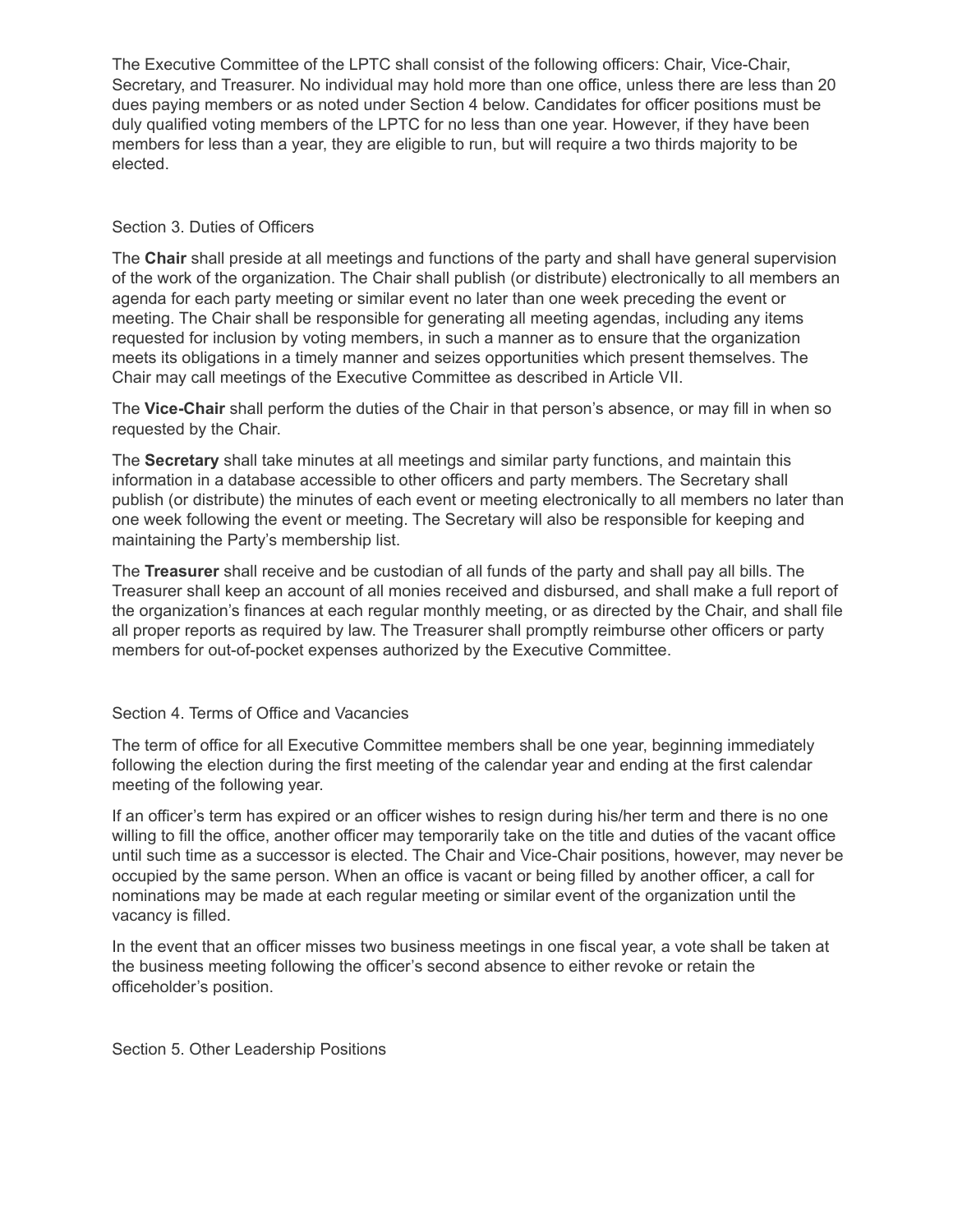Additional positions that may be filled by the Party's officers include (but are not limited to) a Webmaster, an Outreach Director, and a Media Liaison. Additional positions shall be appointed by the Chair, however his or her appointments may be vetoed by a majority disapproval of the remaining elected officers, or by a two-thirds majority disapproval by the Central Committee.

### Section 6. Committees

Various committees may be formed and put into action when necessary at the discretion of the Chair, however the formation of any committees may be denied by a majority disapproval by the remaining elected officers, or by a two-thirds majority disapproval by the Central Committee. Examples of committees that may be deemed appropriate for LPTC are Outreach, Fundraising, and Publication.

## <span id="page-5-0"></span>**Article V. Finances and Accounting**

Section 1.

The fiscal term of the Party shall coincide with the calendar year, beginning on January 1 and ending on December 31.

Section 2.

The Executive Committee shall cause an efficient system of accounts to be installed and maintained. The accounting records shall be open to any member of the Executive Committee at any reasonable time.

Section 3.

No disbursements shall be made without supporting documentation.

Section 4.

The Party shall not enter into any contract lasting more than three months, incur any expense in a non-budgeted category, or incur any expense in a budgeted category greater than the amount budgeted by more than 10% without a two-thirds vote of the entire Executive Committee. Anyone who incurs such a financial liability without such approval shall be personally liable.

Section 5.

The Treasurer shall compile a report at least quarterly consisting of a balance sheet and profit and loss statement. The balance sheet and profit and loss statement shall be available to Members of the Party from the Treasurer upon written request. The Treasurer may satisfy this requirement by publishing such documents on a website accessible to Members and whose contents are controlled by the Party.

Section 6.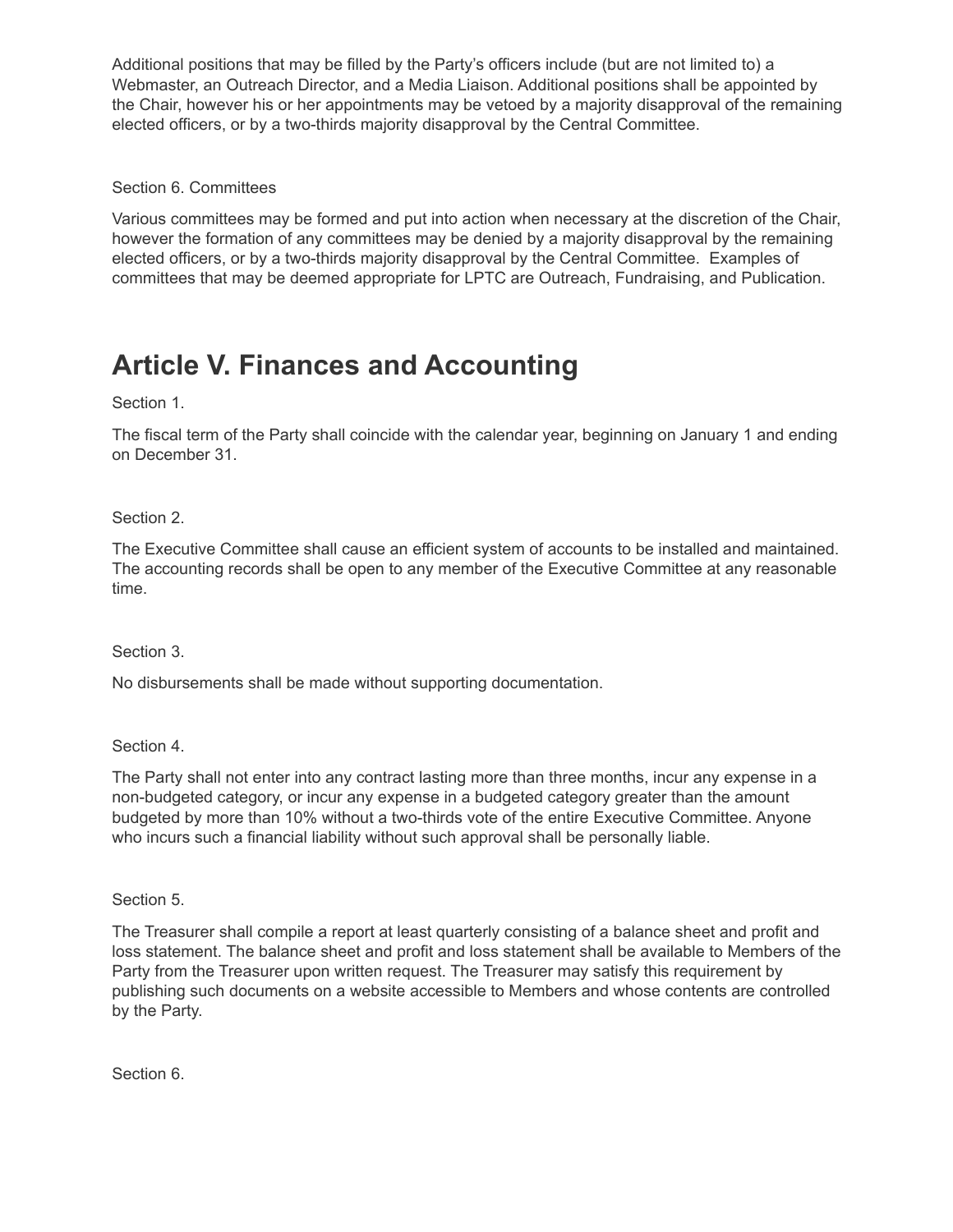A minimum of two officers (one being the Treasurer) shall have access to the party's bank account(s).

## <span id="page-6-0"></span>**Article VI. Suspensions and Recalls**

#### Section 1. Officer Suspension

An officeholder may be suspended from office by a two-thirds vote of the entire Executive Committee's voting members. The office of a suspended officeholder shall be declared vacant unless the suspended officeholder appeals his or her suspension within 30 days of notification of suspension. The body of appeal shall be the Central Committee.

#### Section 2. Appeal

Upon appeal by the suspended officer, the body of appeal shall set the date of a hearing no later than 30 days after the appeal request. Following the hearing, the body shall rule by majority vote, to either uphold the suspension, thereby vacating the office, or restore the officer to full authority. A failure to rule shall be deemed as restoring the officer to full authority.

#### Section 3. Officer Recall Petitions

An officeholder shall be subject to a recall election if petitioned by a majority of all the Central Committee Members. An officeholder shall not be subject to a recall election more than once during any 12-month period.

#### Section 4. Recall Elections

Upon qualification of a recall petition, the Executive Committee shall schedule, notice, and conduct a recall election by secret ballot in accordance with these bylaws, unless an Annual Meeting (County Convention) is scheduled within the next 60 days. Should a majority of the Members at a duly held recall election vote to remove an officeholder, or if the individual subject to a recall election is suspended or otherwise vacates the office before the recall election, an election to replace the officeholder for the balance of the term shall occur at the same meeting as the scheduled recall election.

#### Section 5. Member Suspension

A Central Committee member may be suspended from the Party by a two-thirds vote of the entire Executive Committee's voting members. The body of appeal shall be the Central Committee. The suspension may be overturned by a vote as outlined in Section 2.

## <span id="page-6-1"></span>**Article VII. Meetings**

Section 1. General meetings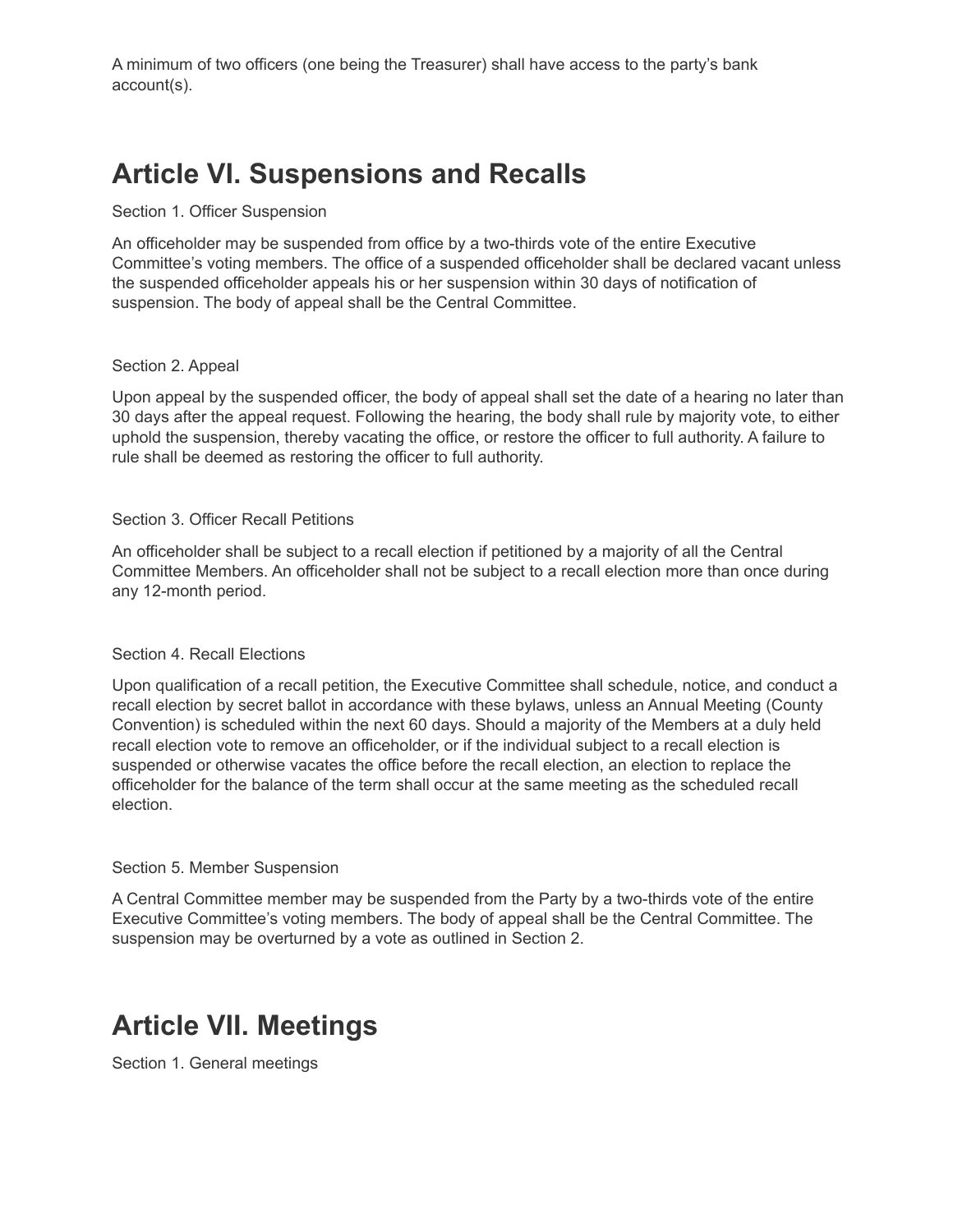The Party shall hold quarterly general meetings in Tulare County, on a regular day or date, time, and location to be determined by the Executive Committee. Meetings must be scheduled and announced at least 21 days in advance. All voting members shall be sent written notification of any change in the day, date, time, or location of such meetings. "Written notification" in this context includes email, text message, and private messaging through social media platforms. Failure to contact all voting members shall not be construed as evidence of improper procedure if good-faith efforts to notify members took place.

Meetings can be held either in person or via videoconference.

Decisions made by the LPTC at general meetings shall be made on the basis of a majority of those voting members present, unless otherwise specified in these bylaws. The exceptions are voting to amend this document, which requires a two-thirds majority vote of those voting members present.

Each officer has one vote, equal to the vote of any other voting member. All decisions duly made by the membership at a monthly meeting are binding on the Executive Committee, and previous decisions of the Executive Committee may be overruled by the voting members at such meetings.

Monthly meetings of the LPTC shall be open to the public, however the party reserves the right to exclude non-members from any meeting. Meetings may be 'closed' to the public by a three-fourths majority vote of the Executive Committee by email ballot or special meeting held in advance of the closed meeting.

#### Section 2. Executive Committee meetings

The LPTC Party Chair may call meetings of the Executive Committee. The Chair must give at least one week's notice to each officer, or failing this, may call a meeting on shorter notice with the consent of the other officers.

No decisions may be made, or action taken by the Executive Committee of the LPTC unless a majority of officers are present. This rule may be waived if the officer or officers whose presence is necessary to make up a quorum give(s) specific authorization to conduct a decision-making meeting in his/her/their absence.

An Executive Committee meeting can be held in person, or the Executive Committee can choose to hold a meeting via videoconference. Email ballots by the Executive Committee are also a legitimate option for conducting certain business matters that do not require a vote by the Central Committee.

Significant decisions and actions of the Executive Committee shall be announced at the next general meeting, and published electronically to voting members online as soon as reasonably possible.

## <span id="page-7-0"></span>**Article VIII. Elections**

Election of all officers of the Executive Committee of the LPTC, and all LPC delegates and alternate delegates to the State Convention of the LPC, shall occur at duly constituted meetings as noted in Article IV, Section 4.

If any member present so proposes, election shall be by secret written ballot from among those nominated and who agree to serve if selected, otherwise election shall be by open vote.

## <span id="page-7-1"></span>**Article IX. Endorsements**

Section 1.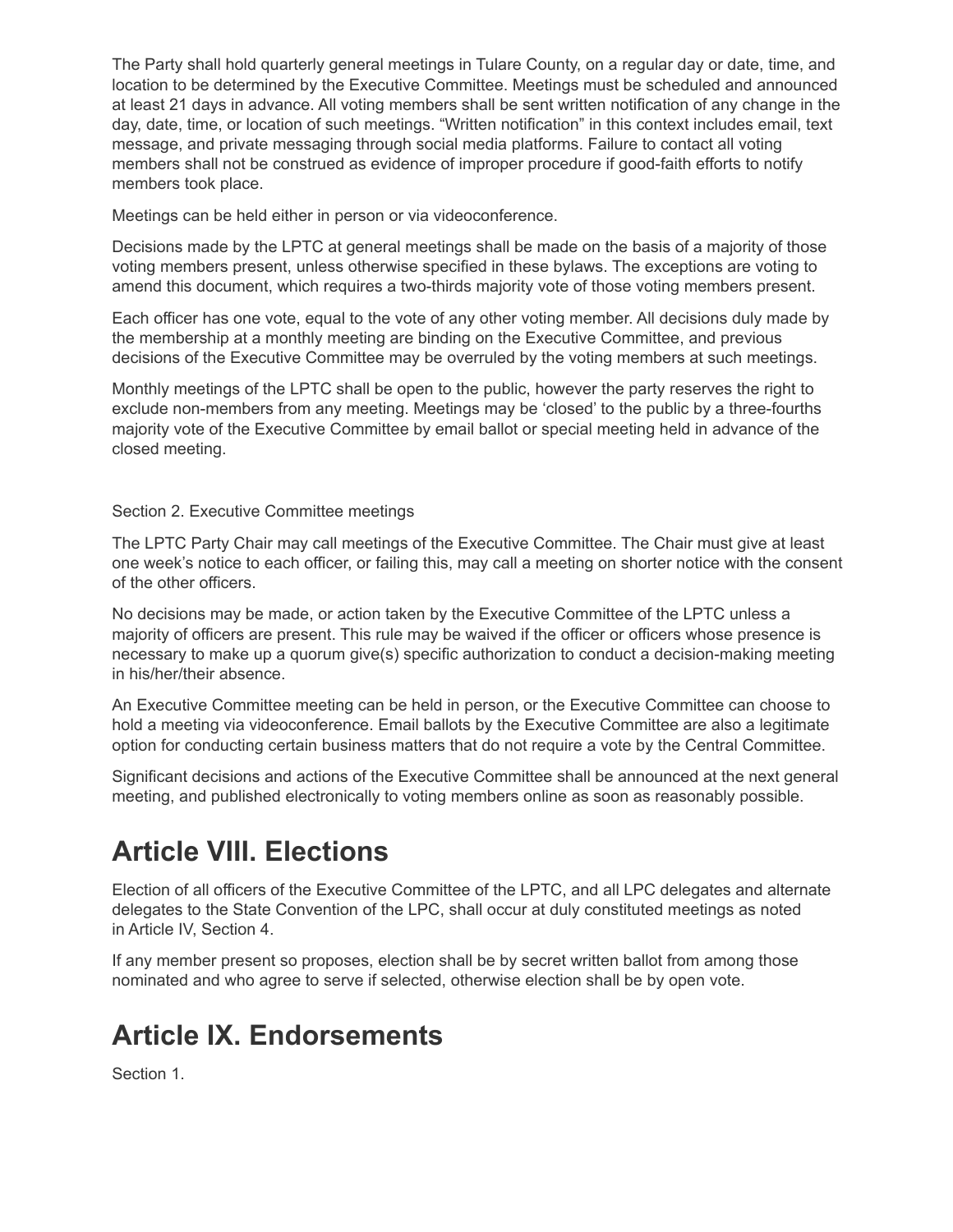Except as provided in Sections 2 and 3 below, the Party shall make endorsements, make recommendations, or otherwise take positions with respect to elections, nominations, measures, or other matters appearing on a public ballot only by a two-thirds vote of the Central Committee Members in attendance at a meeting the notice for which included a statement that such action would be considered. "Public ballot" includes any general, special, primary, or other election conducted by any level of government.

Section 2.

If, within 60 days of an election, (1) a new matter is added to the ballot, (2) a new candidate or other option is added to a matter already on the ballot, or (3) a candidate or option upon which the Central Committee has previously taken a position is removed from the ballot, the Executive Committee may, by a two-thirds vote, take a position on behalf of the Party with respect to the matter affected by the change.

Section 3.

No Party officer shall use his office or allow Party funds or other Party resources to be used to support or oppose any candidate or other option in any matter appearing on a public ballot, except in accordance with a position taken by the Party as provided in Sections 1 or 2 of this Article.

Section 4.

Nothing in this Article shall be construed to prohibit publication in Party newsletter, website, or official social media, of factual material relating to matters appearing on a public ballot, or of signed opinion articles stating the personal opinions of their authors, as long as such opinions are clearly identified as not being official positions of the Party.

## <span id="page-8-0"></span>**Article X. Amendments**

These Bylaws may be amended by:

A two thirds majority vote at either:

a. Any Annual Meeting, or

b. Any meeting of the Central Committee provided that the amendment was proposed 48 hours in advance of the meeting

## <span id="page-8-1"></span>**Article XI. Conflicting Authority**

In the event of any conflict or ambiguity arising between bylaws adopted hereunder and the bylaws of the LPC, the latter shall prevail.

## <span id="page-8-2"></span>**Article XII. Parliamentary Authority**

The current issue of Robert's Rules of Order, (the most recent revision) shall be the parliamentary authority for all matters of procedure not specifically covered by these Bylaws, or by any other published meeting rules of the Party.